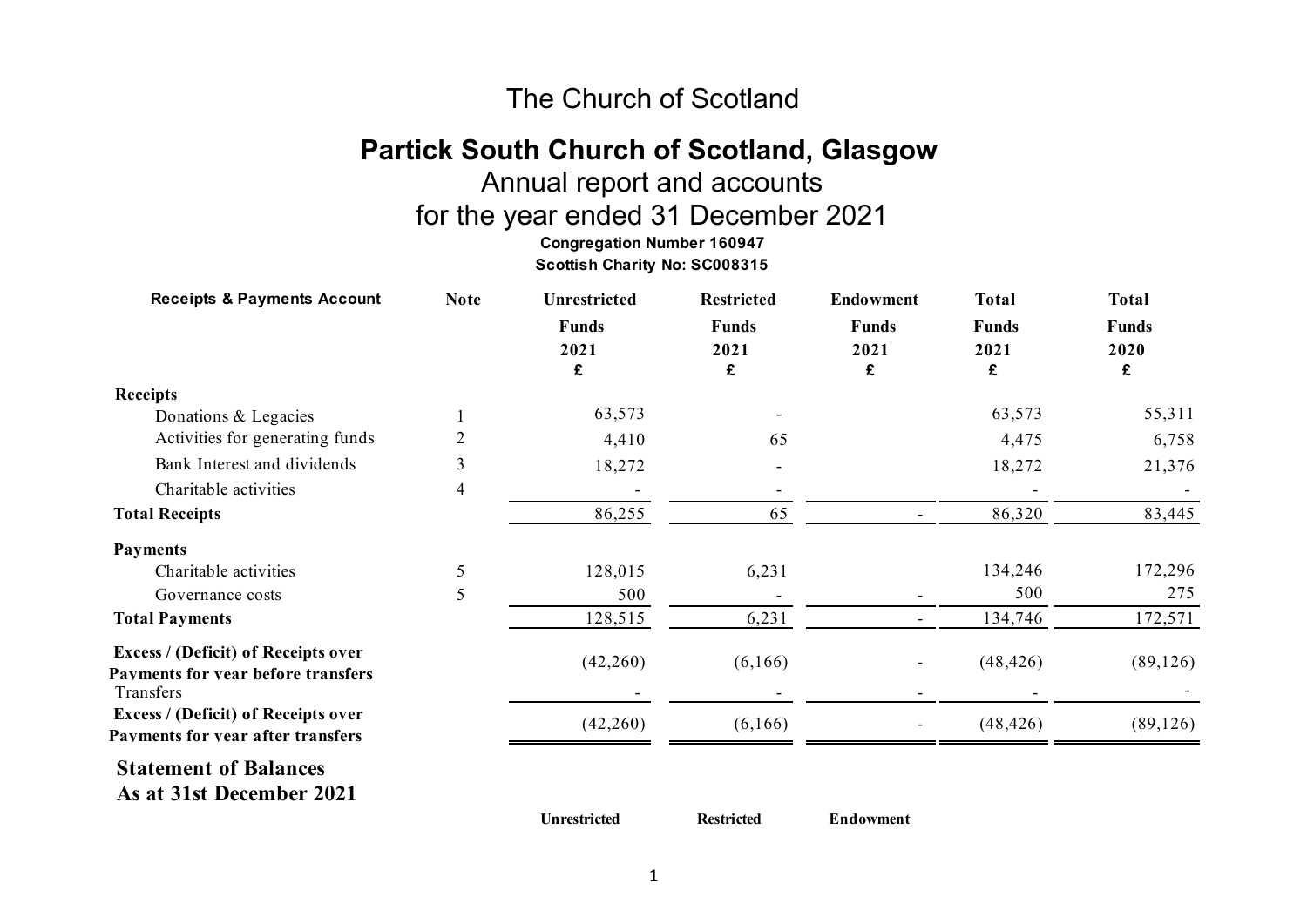|                                                                      |             | <b>Funds</b><br>2021 | <b>Funds</b><br>2021 | <b>Funds</b><br>2021 | <b>Total</b><br>2021 | <b>Total</b><br>2020 |
|----------------------------------------------------------------------|-------------|----------------------|----------------------|----------------------|----------------------|----------------------|
|                                                                      | <b>Note</b> | £                    | $\pmb{\mathfrak{L}}$ | $\pmb{\mathfrak{L}}$ | $\mathbf f$          | $\pmb{\mathfrak{L}}$ |
| <b>Bank &amp; Deposit Balances</b>                                   |             |                      |                      |                      |                      |                      |
| Bank & deposit balances brought forward                              |             | 316,750              | 6,166                |                      | 322,916              | 412,042              |
| Movement in year:                                                    |             |                      |                      |                      |                      |                      |
| Excess of Receipts over Payments for the year                        |             | (42,260)             | (6,166)              |                      | (48, 426)            | (89, 126)            |
| Bank & deposit balances carried forward                              |             | 274,490              | $\mathbf{0}$         |                      | 274,490              | 322,916              |
| <b>Other Assets &amp; Liabilities</b><br>Investments at market value | 8           |                      |                      | 789,009              | 789,009              | 789,009              |
| <b>Tangible Fixed Assets</b><br>Heritable Property - Church Manse    | 9           |                      | 299,034              |                      | 299,034              | 307,565              |
| <b>Debtors</b>                                                       |             |                      |                      |                      |                      |                      |
| <b>Liabilities</b>                                                   |             |                      |                      |                      |                      |                      |
| The accounts were approved by the Congregational Board on:           |             |                      |                      |                      |                      |                      |
| Ian Stevenson                                                        |             |                      | J.A.McIntyre         |                      |                      |                      |
| lan Stevenson                                                        |             |                      | James McIntyre       |                      |                      |                      |
| <b>Session Clerk</b>                                                 |             |                      | Trustee              |                      |                      |                      |
| Date 29th March 2022                                                 |             |                      |                      |                      |                      |                      |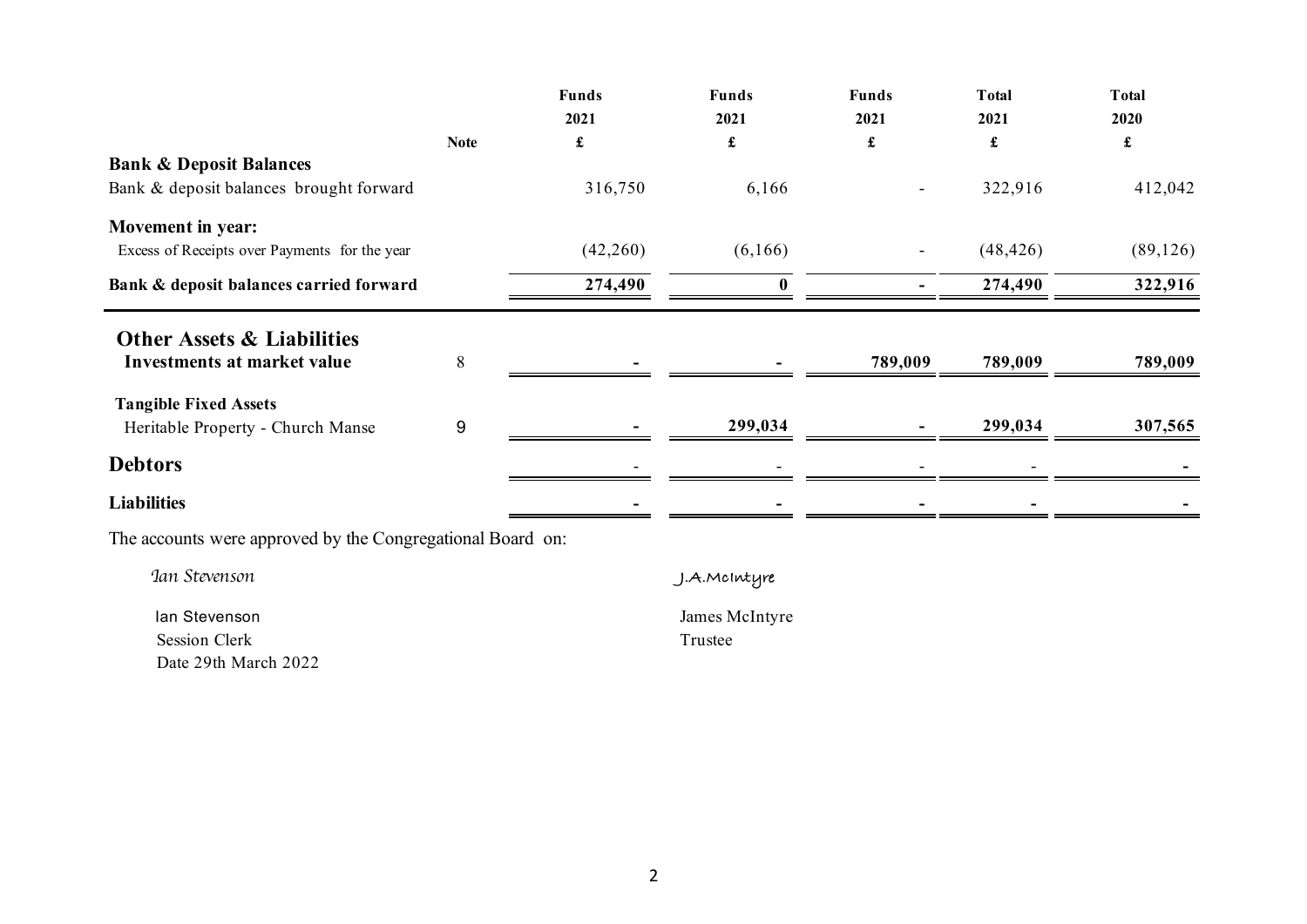|              |                                                                       | <b>Unrestricted</b><br><b>Funds</b> | <b>Restricted</b><br><b>Funds</b> | <b>Total Funds</b> | <b>Total Funds</b> |
|--------------|-----------------------------------------------------------------------|-------------------------------------|-----------------------------------|--------------------|--------------------|
|              |                                                                       | 2021                                | 2021                              | 2021               | 2020               |
| 1            | <b>Voluntary income</b>                                               | £                                   | £                                 | £                  | £                  |
|              | Offerings                                                             | 31,646                              |                                   | 31,646             | 27,758             |
|              | Tax recovered on Gift Aid                                             |                                     |                                   |                    | 4,731              |
|              | Legacies                                                              | 2,000                               |                                   | 2,000              |                    |
|              | Special Offerings & Donations                                         | 16,635                              |                                   | 16,635             | 11,195             |
|              | Grants                                                                | 13,292                              |                                   | 13,292             | 11,628             |
|              |                                                                       | 63,573                              |                                   | 63,573             | 55,311             |
| $\mathbf{2}$ | <b>Activities for Generating Funds</b>                                |                                     |                                   |                    |                    |
|              | <b>Rental of Premises</b>                                             | 4,410                               |                                   | 4,410              | 5,320              |
|              | Vestibule Tea room                                                    |                                     | 65                                | 65                 | 1,438              |
|              |                                                                       | 4,410                               | 65                                | 4,475              | 6,758              |
| $\mathbf{3}$ | <b>Bank Interest &amp; Dividends</b>                                  |                                     |                                   |                    |                    |
|              | Bank interest                                                         | 641                                 |                                   | 641                | 1,908              |
|              | Dividends                                                             | 17,631                              |                                   | 17,631             | 19,468             |
|              |                                                                       | 18,272                              |                                   | 18,272             | 21,376             |
| 4            | <b>Income from Charitable Activities</b>                              |                                     |                                   |                    |                    |
|              |                                                                       |                                     |                                   |                    |                    |
|              |                                                                       |                                     |                                   |                    |                    |
| 5            | <b>Analysis of Resources Expended</b><br><b>Charitable Activities</b> |                                     |                                   |                    |                    |
|              | Ministries and mission allocation                                     | 32,460                              |                                   | 32,460             | 44,073             |
|              | Presbytery dues                                                       | 1,593                               |                                   | 1,593              | 2,355              |
|              | Minister's expenses                                                   | 1,832                               |                                   | 1,832              | 240                |
|              | Pulpit supply                                                         | 790                                 |                                   | 790                | 150                |
|              | <b>Salary Costs</b>                                                   | 42,186                              |                                   | 42,186             | 44,403             |
|              | Fabric repairs and maintenance                                        | 11,793                              |                                   | 11,793             | 39,664             |
|              | Manse Council tax and Other expenses                                  | 3,028                               |                                   | 3,028              | 3,026              |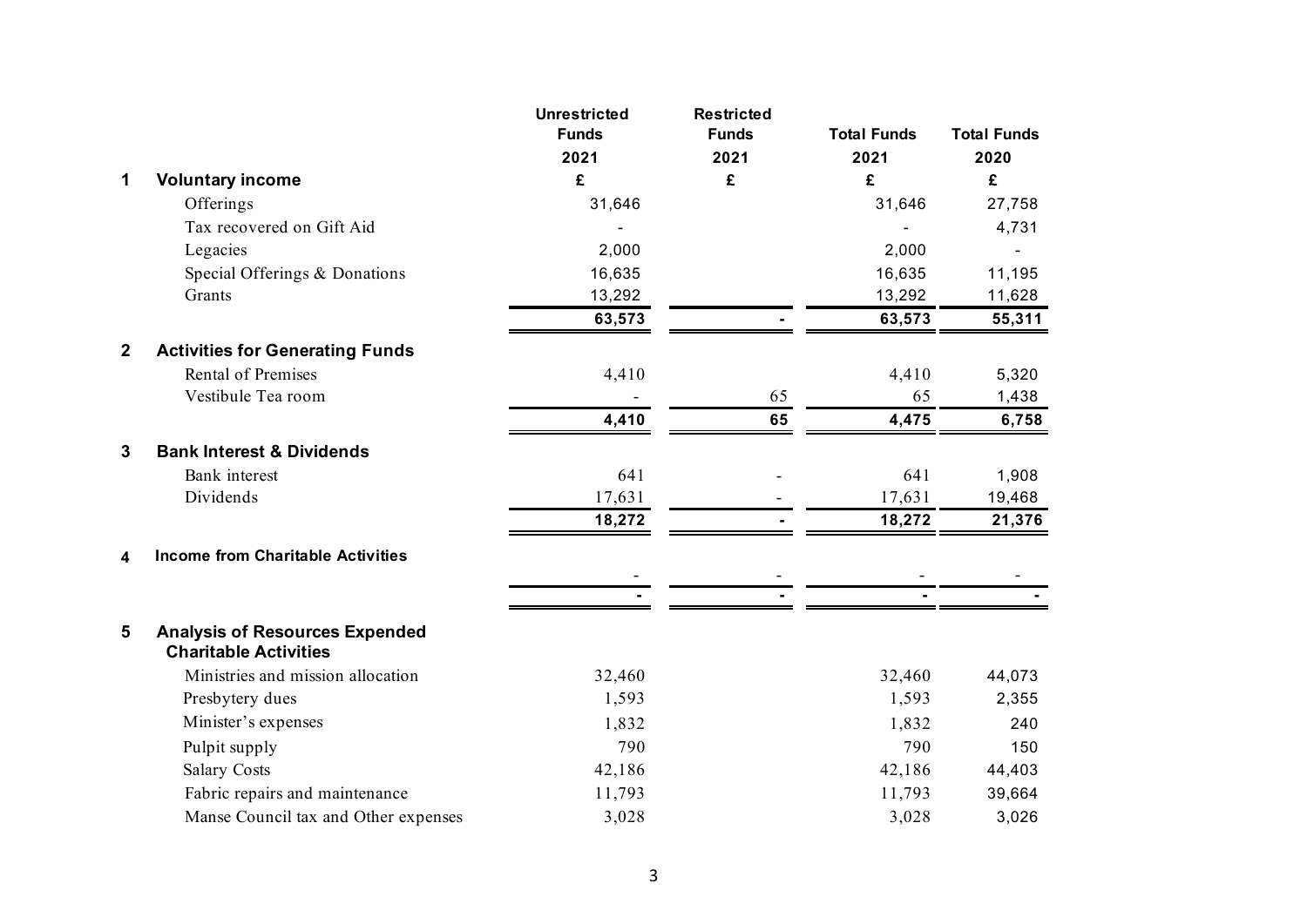| Independent Examiner's Fee        | 500     |       | 500     | 275     |
|-----------------------------------|---------|-------|---------|---------|
| <b>Governance Costs</b>           |         |       |         |         |
|                                   | 128,015 | 6,231 | 134,246 | 172,296 |
| <b>Grants Paid</b>                |         |       |         | 662     |
| Flower Fund                       |         |       |         | 300     |
| Vestibule Tearoom Costs           |         | 6,231 | 6,231   | 1,051   |
| Café 2535                         |         |       |         | 956     |
| Miscellaneous Expenses            | 8,665   |       | 8,665   | 15,197  |
| Church office expenses $& Gifts$  | 13,842  |       | 13,842  | 7,241   |
| Cleaning and other property costs | 2,335   |       | 2,335   | 942     |
| Insurance, Heating & Light        | 9,492   |       | 9,492   | 12,037  |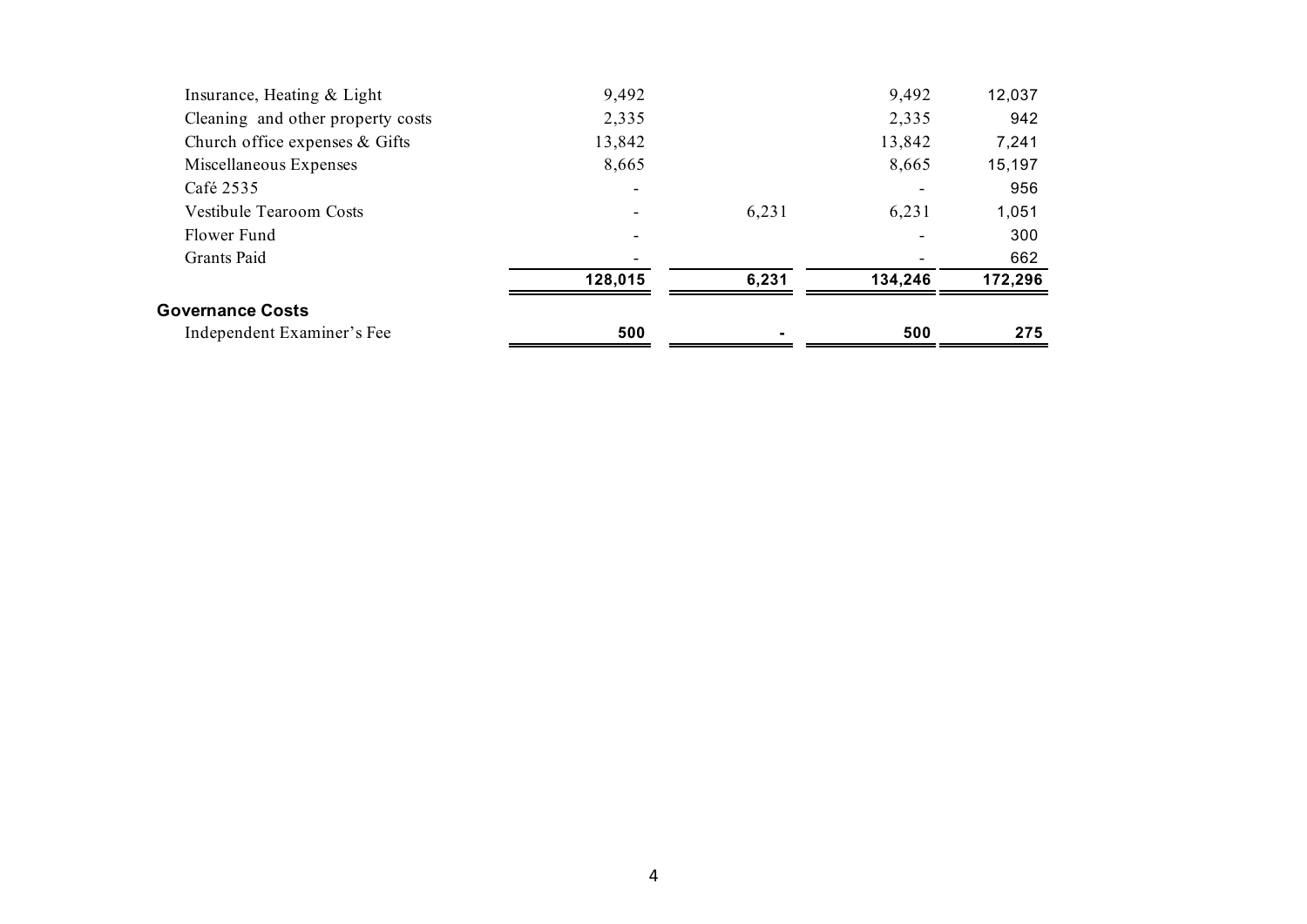#### **6 Trustee remuneration and related party transactions**

During the year Mrs Mary McIntyre who is a Trustee received a salary of £2460, as an employee for providing administration support to the Treasurer, Minister and Church. Amounts expended in respect of the minister's travelling expenses  $(\text{\textsterling}1,832)$ , manse council tax $(\text{\textsterling}2,913)$ , manse telephone and other manse related costs  $(\text{\textsterling}114)$ are detailed in Note 5.

No trustee or a person related to a trustee had any personal interest in any contract or transaction entered into by the charity during the year.

|                                    | as at: 01/01/2021    | Incoming<br><b>Resources</b> | Outgoing<br><b>Resources</b> | <b>Transfers</b>     | as at: 31/12/2021  |
|------------------------------------|----------------------|------------------------------|------------------------------|----------------------|--------------------|
|                                    | $\pmb{\mathfrak{L}}$ | $\pmb{\mathbf{f}}$           | $\pmb{\mathfrak{L}}$         | $\pmb{\mathfrak{L}}$ | $\pmb{\mathbf{f}}$ |
| <b>Movement in Cash Funds</b><br>7 |                      |                              |                              |                      |                    |
| <b>Restricted Funds</b>            |                      |                              |                              |                      |                    |
| Vestibule Tea Room                 | 6,166                | 65                           | (6,231)                      |                      | $\overline{0}$     |
|                                    | 6,166                | 65                           | (6, 231)                     |                      | $\theta$           |
| <b>Unrestricted funds</b>          |                      |                              |                              |                      |                    |
| Investment deposit fund            | 248,781              | 15,147                       |                              | 50,000               | 213,928            |
| <b>General funds</b>               |                      |                              |                              |                      |                    |
| General                            | 30,289               | 54,740                       | (90, 555)                    | 29,538               | 24,011             |
| Designated funds                   |                      |                              |                              |                      |                    |
| Café 2535                          | 2,854                | 2,356                        |                              | (5,210)              | $\boldsymbol{0}$   |
| Legacy                             | 25,250               | 199                          |                              |                      | 25,449             |
| Manse Reserve                      | 4,015                |                              | (2,914)                      | 10,000               | 11,102             |
| Path of Renewal                    | 5,561                | 13,813                       | (35,046)                     | 15,672               | (0)                |
|                                    | 316,750              | 86,255                       | (128, 515)                   |                      | 274,489            |
| <b>Total Funds</b>                 | 322,916              | 86,320                       | $\overline{(134,746)}$       |                      | 274,489            |

#### **Purposes of Restricted Funds**

**Vestibule Tearoom** - Did not open in 2021 and has now permantely closed. Funds held were donated to various charities.

#### **Purposes of Designated Funds**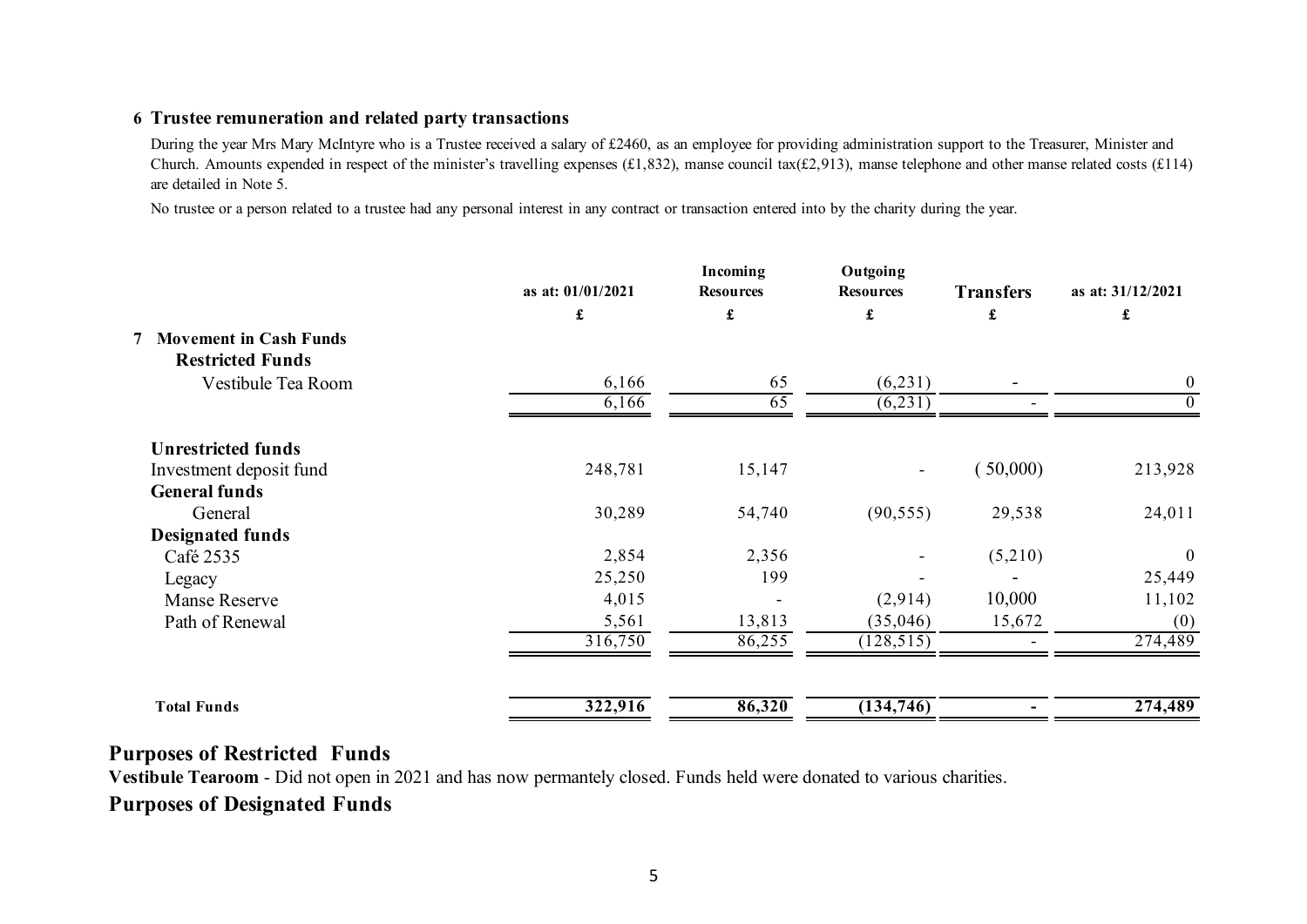**Café 2535 -** free food, clothing etc. for the community. This fund was not used in 2021 and has now transferred to Path of Renewal Fund

**Legacy -** for the use of the church as decided by the Trustees

**Path of Renewal** - a 3 year project looking at ways of being church differently. Project ended in Nov 2021.

**Manse Reserve fund**: This fund includes the free proceeds following the disposal of the previous manse, restricted under normal Church of Scotland Manse rules and as such may only be spent on the acquisition of another manse, the repair of the present one or other fabric expenditure.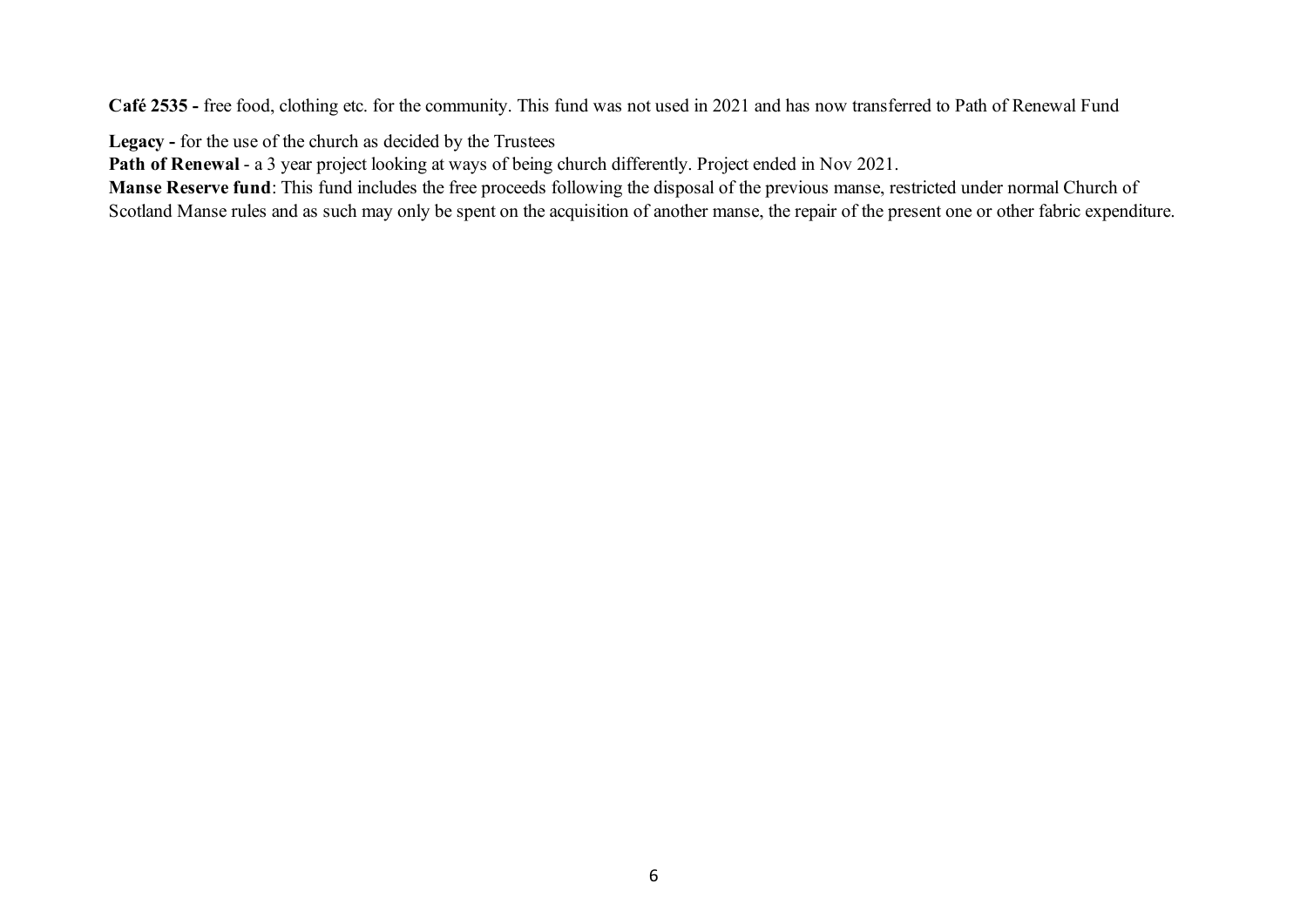#### **Other Notes**

| Investments                     | 2021         |                          |                          |             |              |
|---------------------------------|--------------|--------------------------|--------------------------|-------------|--------------|
|                                 | Market Value |                          |                          | Gain/(loss) | Market Value |
|                                 | at 1 Jan     | Purchases                | Sales                    | in year     | at 31 Dec    |
| General Congregational Purposes | 677,818      | $\overline{\phantom{0}}$ | $\overline{\phantom{0}}$ | 84,569      | 762,387      |
| Manse Fund                      | 110,117      | $\overline{\phantom{0}}$ | $\overline{\phantom{0}}$ | 13,739      | 123,856      |
| General Purposes                | 1,074        |                          | $\overline{\phantom{0}}$ | 134         | 1,208        |
|                                 | 789,009      |                          |                          | 98,442      | 887,451      |

#### **9 Minister's Stipend**

All Church of Scotland congregations contribute to the National Stipend Fund which bears the costs of all ministers' stipends and employer's contributions for national insurance, pension and housing and loan fund. Stipends are paid in accordance with the national stipend scale, which is related to years of service. For the year under review, the minimum stipend was £28,700 and the maximum stipend (in the fifth and subsequent years) was £35,269.

### **10 Tangible Fixed Assets**

|                                | <b>Heritable Property - Church Manse</b> |         |  |
|--------------------------------|------------------------------------------|---------|--|
|                                | 2021                                     | 2020    |  |
| Cost                           | £                                        | £       |  |
| As at 1st January 2021         | 426,579                                  | 426,579 |  |
| Additions during year          |                                          |         |  |
| As at 31st December 2021       | 426,579                                  | 426,579 |  |
| <b>Cumulative Depreciation</b> |                                          |         |  |
| As at 1st January 2021         | 119,014                                  | 110,482 |  |
| Charge for year                | 8,532                                    | 8,532   |  |
| As at 31st December 2021       | 127,545                                  | 119,014 |  |
| <b>Net Book Value</b>          | 299,034                                  | 307,565 |  |
| As at 31st December 2020       | 307,565                                  | 316,097 |  |